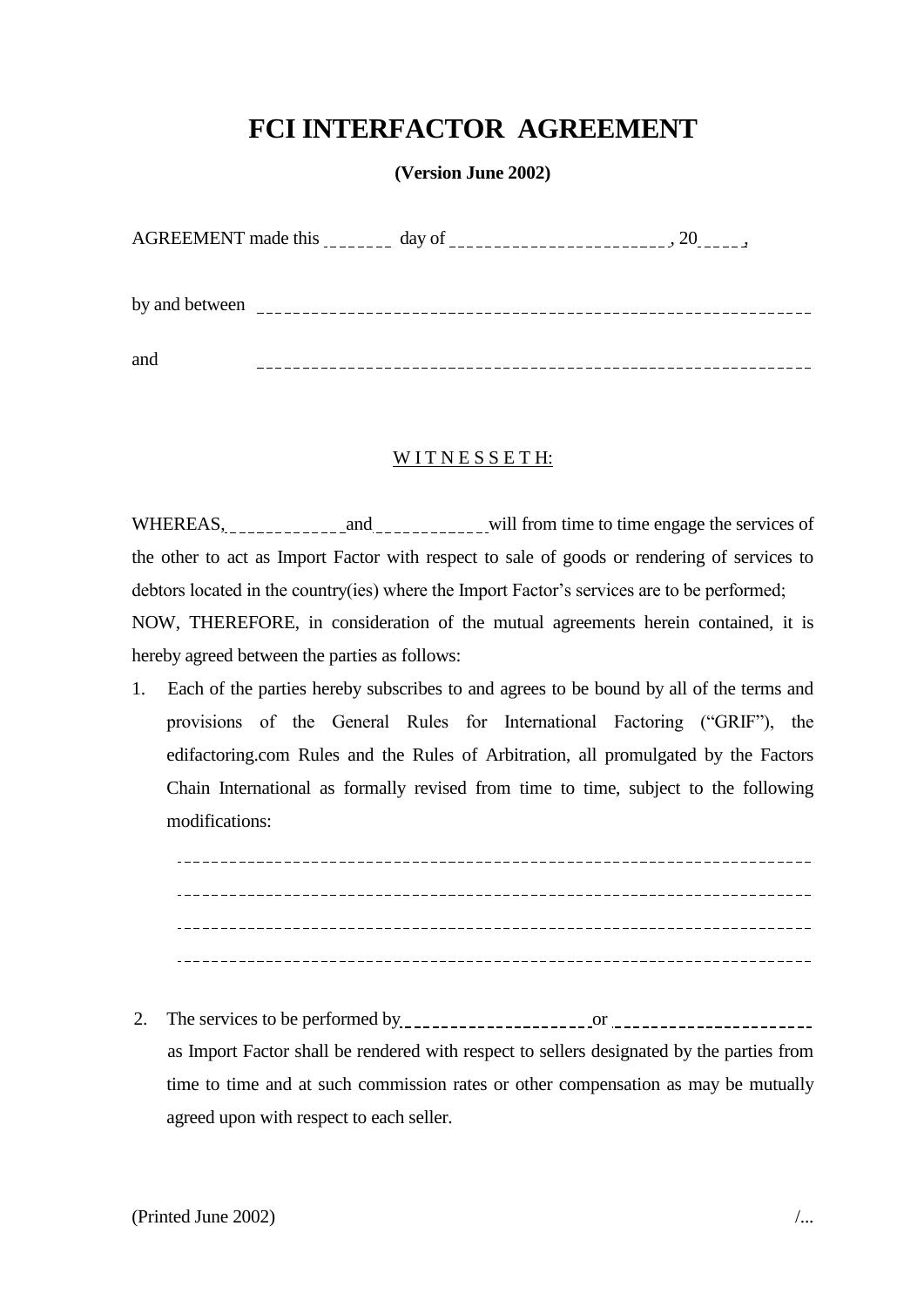- 3. Neither of the parties shall be obliged to engage the services of the other exclusively but each party shall be free to engage the services of any other factoring organisations located in the country(ies) where the parties perform factoring services.
- 4. This Agreement shall take effect as of the date set out above and shall continue indefinitely, subject to termination by either party on 60 days' prior written notice to the other but such termination shall not apply to, modify or otherwise affect the obligations of the parties hereunder or under the GRIF, the edifactoring.com Rules and the Rules of Arbitration with respect to transactions occurring, accounts receivable transferred or indebtedness incurred prior to the effective date of such termination.

Except in relation to assignments of receivables made before 1 July 2002, this Agreement contains all the matters agreed between the parties in relation to the receivables included by Article 3 of the GRIF and all agreements, warranties, representations and other statements made by the Import Factor or the Export Factor to the other before the making of this Agreement and the reliance on any usages or practices are excluded.

IN WITNESS WHEREOF, the parties hereto have caused this instrument to be executed by their respective corporate officers thereunto duly authorised as of the day and year first above written.

> By \_\_\_\_\_\_\_\_\_\_\_\_\_\_\_\_\_\_\_\_\_\_\_\_\_\_ Title:

> By

Title: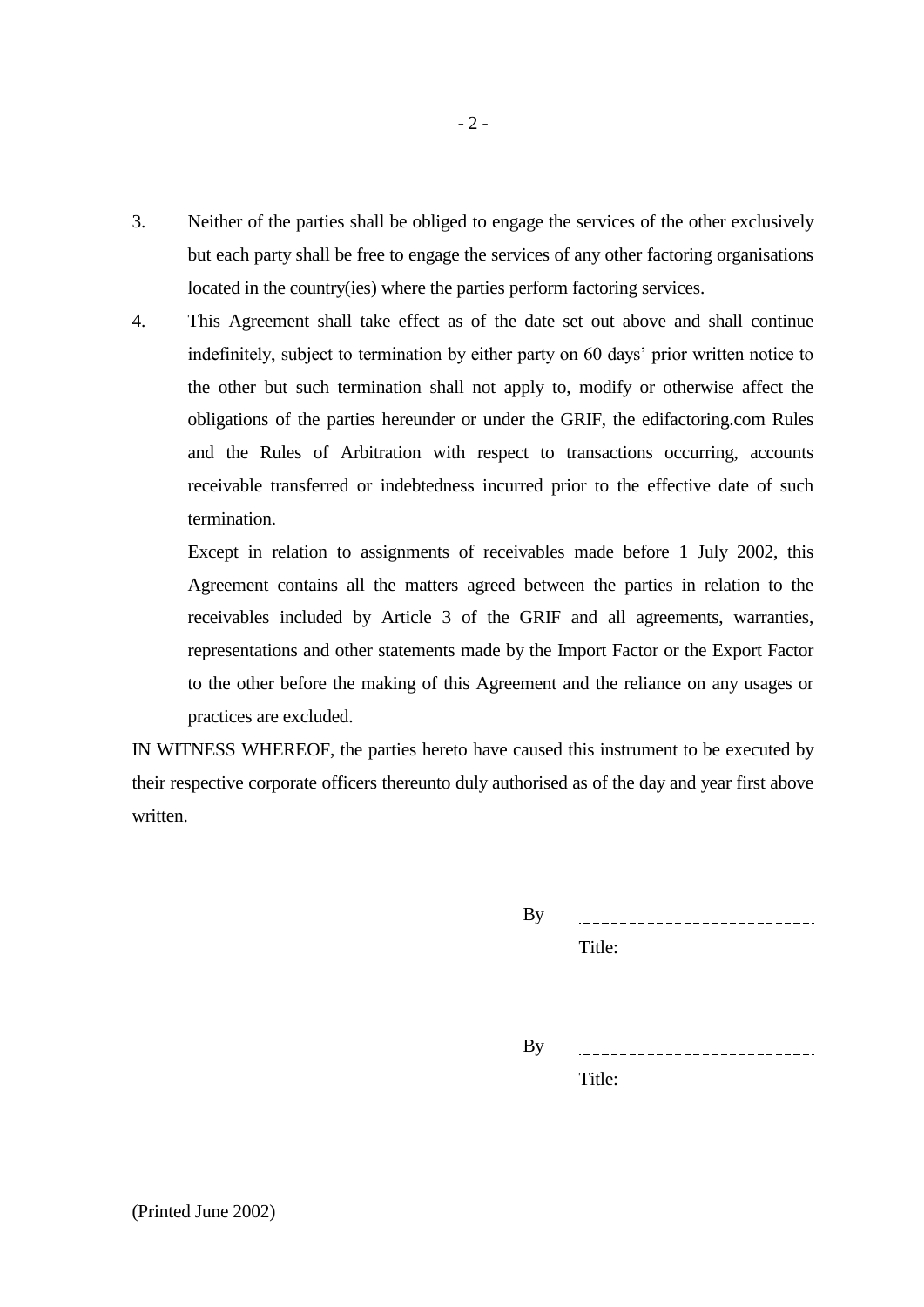## **FCI INTERFACTOR AGREEMENT**

**(Version June 2002)**

AGREEMENT made this  $2nd$  day of  $July$ ,  $July$ ,  $20$ ,  $02$ ,  $02$ ,

| by and between | World Factors N.V. ("World") of<br>Amsterdam, The Netherlands              |
|----------------|----------------------------------------------------------------------------|
| and            | Cosmopolitan Factors SDN BHD ("Cosmopolitan") of<br>Kuala Lumpur, Malaysia |

### WITNESSETH:

WHEREAS, <u>world</u> will from time to will from time to time engage the services of the other to act as Import Factor with respect to sale of goods or rendering of services to debtors located in the country(ies) where the Import Factor's services are to be performed;

NOW, THEREFORE, in consideration of the mutual agreements herein contained, it is hereby agreed between the parties as follows:

1. Each of the parties hereby subscribes to and agrees to be bound by all of the terms and provisions of the General Rules for International Factoring ("GRIF"), the edifactoring.com Rules and the Rules of Arbitration, all promulgated by the Factors Chain International as formally revised from time to time, subject to the following modifications:

2. The services to be performed by \_\_\_\_\_\_\_ World\_\_\_\_\_\_ or \_\_\_ Cosmopolitan\_\_\_\_\_\_\_\_ as Import Factor shall be rendered with respect to sellers designated by the parties from time to time and at such commission rates or other compensation as may be mutually agreed upon with respect to each seller.